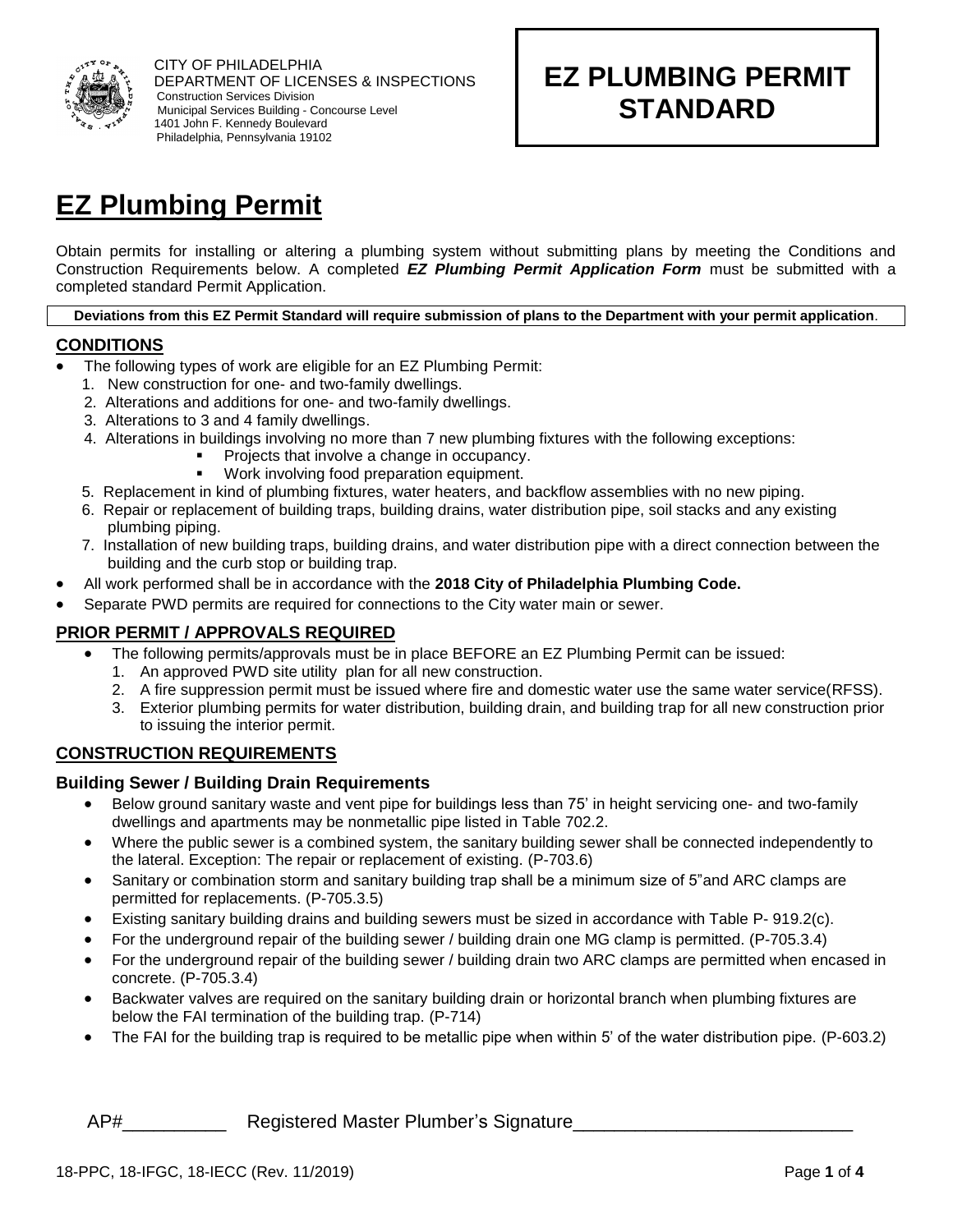

# **EZ PLUMBING PERMIT STANDARD**

- Unshielded mechanical couplings are not permitted. (P-705.3.3)
- Cellular core PVC and ABS pipe are not permitted to be installed underground. (Table P-702.2, Table P-702.3)

- Compression gasket joints for hub and spigot pipe can be installed for building sewers, building drains, and branches. (705.3.2)
- Pipe-bursting method can be used for the replacement of the building sewer / building drain up to 6" pipe size. (716)

#### **Drain, Waste and Vent (DWV) Requirements**

- Above ground sanitary waste and vent pipe for buildings less than 75' in height servicing one- and two-family dwellings and apartments may be nonmetallic pipe listed in Table 702.1.
- Air admittance valves may only be used for single fixture drains other than water closets and only in the alteration of one- and two-family dwelling.(918)
- Open vents that extend through the roof shall be terminated not less than 24" above the roof. (903.1)
- Where a roof is used for assembly, observation deck, sunbathing deck or similar purposes open vent pipes shall terminate 7' above the roof. (903.1)
- Simplex sewage ejector pumps can be used only for one- and two-family dwellings. (P-712.4)
- S traps are permitted only when replacing existing.
- Waterless urinals are permitted in accordance with section 424.
- Philadelphia single-stack waste & vent system cannot be incorporated in any other design method in chapters 7 and 9. (P-919)

#### **Storm Water Requirements**

- Storm water sewer pipe for buildings less than 75'in height servicing one- and two-family dwellings and apartments may be non-metallic pipe listed in Table 1102.4.
- Either a building (house) trap 6" minimum size or cleanout is required at the curb line for a dedicated storm sewer. (P-1103.4)
- Where the public sewer is a combined system, the storm building sewer shall be connected independently to the lateral. Exception: The repair or replacement of existing. (P-1109.1)
- Backwater valves are required on the storm building drain or horizontal branch when plumbing fixtures are below the FAI termination of the building trap.(P-1101.9)
- Sizing storm water piping rainfall rates of 4.5" per hour for new construction, 6" per hour for existing buildings without secondary roof drains, and 3.1 per hour for PWD approved green roofs. (1106.1)

#### **Domestic Water Requirements**

- Water distribution pipe shall be horizontally separated by not less than 5' when the building sewers and building drains is nonmetallic pipe. A separation of 12" vertical and 12" horizontal from the outer edge of pipe when the building sewers and building drains is metallic pipe.(P-603.2)
- Above and below ground domestic water piping for buildings less than 75' in height servicing one- and two-family dwellings and apartments can be nonmetallic pipe. (P-605.4.1)
- Nonmetallic piping may be used within demised individual residential dwelling located within buildings not more than 150' in height. (P-605.4.1)
- Pressure reducing valve is required when the static water pressure exceeds 80 psi. (P-604.8)
- Backflow containment assembly is required in all buildings except in residential buildings of 4 families or less. (P-608.1.1)
- The developed length of hot or tempered water piping, from the source of hot water to the fixtures that require hot or tempered water shall not exceed 50 feet. (607.2)

## AP# The Registered Master Plumber's Signature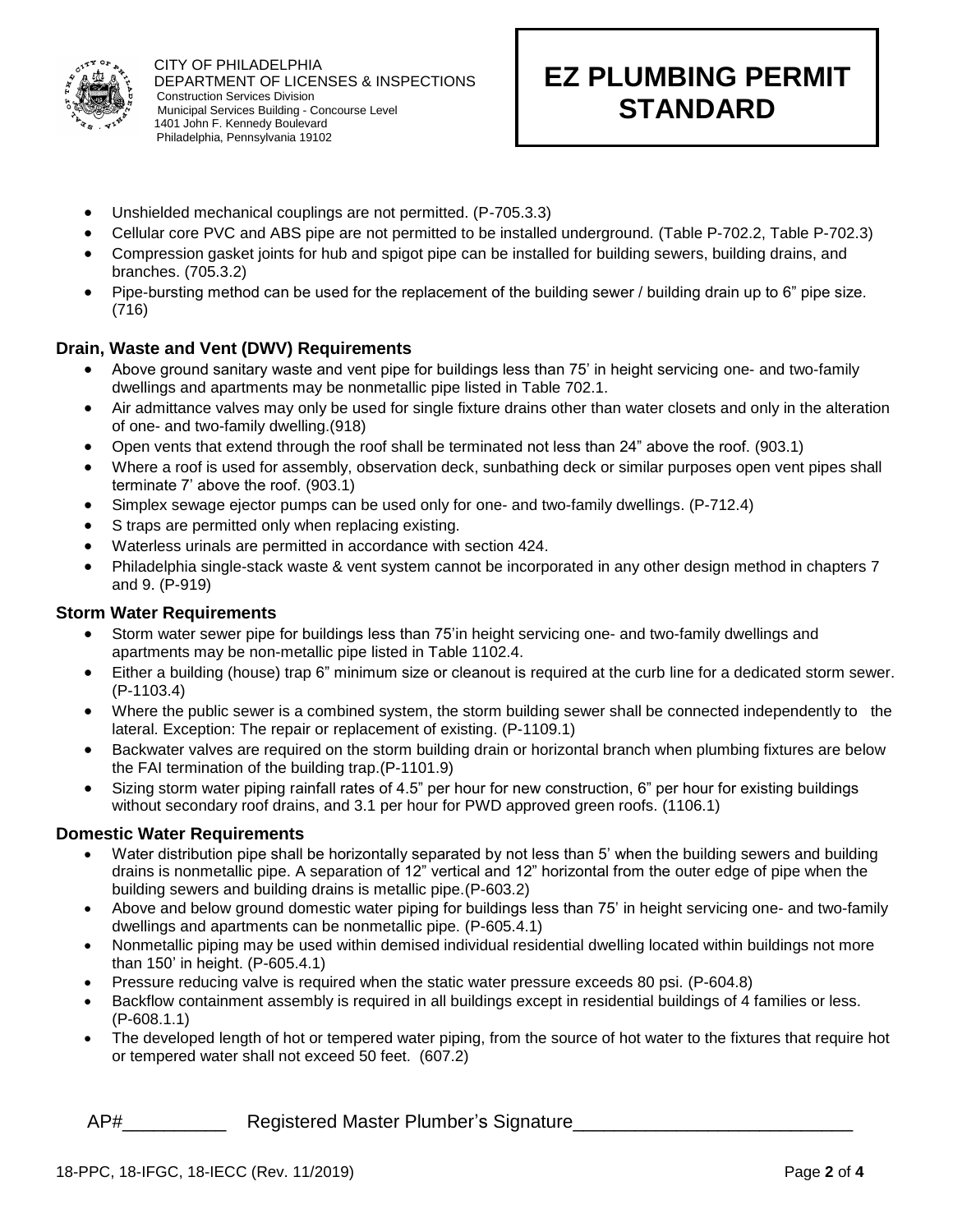

# **EZ PLUMBING PERMIT STANDARD**

• For Group R-2, R-3, and R-4 occupancies that are three stories or less above grade plane, the installation of heated water circulation and temperature maintenance systems shall be in accordance with Section R403.5.1 of the IECC. For other than Group R2, R3, and R4 occupancies that are three stores or less above grade plane, the installation of heated circulation and heat trace systems shall be in accordance with Section C404.6 of the IECC.

#### **Water Heater Requirements**

- All water heaters and water heating equipment shall have a minimum of 4' of developed length of copper tubing or similar metallic piping connecting directly to the inlet and the outlet of the unit. (P-503.3)
- Thermal expansion control is required for storage water heaters when there is a backflow assembly, pressure reducing valve, check valve on the incoming water supply of the building or structure. (P-501.9).
- Water heater pans shall be required for storage water heaters where leakage will cause damage. (504.7)
- Water heaters shall be installed in accordance with Chapter 5 of the 2018 PPC, 2018 IFGC, and according to the manufacturer's installation instructions.

## **Residential Plumbing Mandatory Energy Code Requirements**

- Hot water pipe insulation:
	- $\circ$  Hot water pipe insulation value of R-3 or greater has been installed for pipes meeting any of the following conditions:
		- $\blacksquare$   $\frac{3}{4}$ " or greater in nominal diameter
		- Serving more than one dwelling unit
		- Located outside the conditioned space
		- **•** From a water heater to a distribution manifold
		- Located under a floor slab or buried in the ground
		- Recirculation systems other than demand recirculation systems

#### **Commercial Plumbing of All Other Occupancy Mandatory Energy Code Requirements**

- Water heaters with storage tanks (excluding solar system circulation loops) include heat traps or heat traps are integral to the equipment.
- Piping insulation thickness installed per 2018 IECC Table C403.11.3
- Drain water heat recovery units:
	- $\circ$  Drain water heat recovery units shall comply with CSA B55.1 or CSA B55.2 as applicable

AP# Megistered Master Plumber's Signature